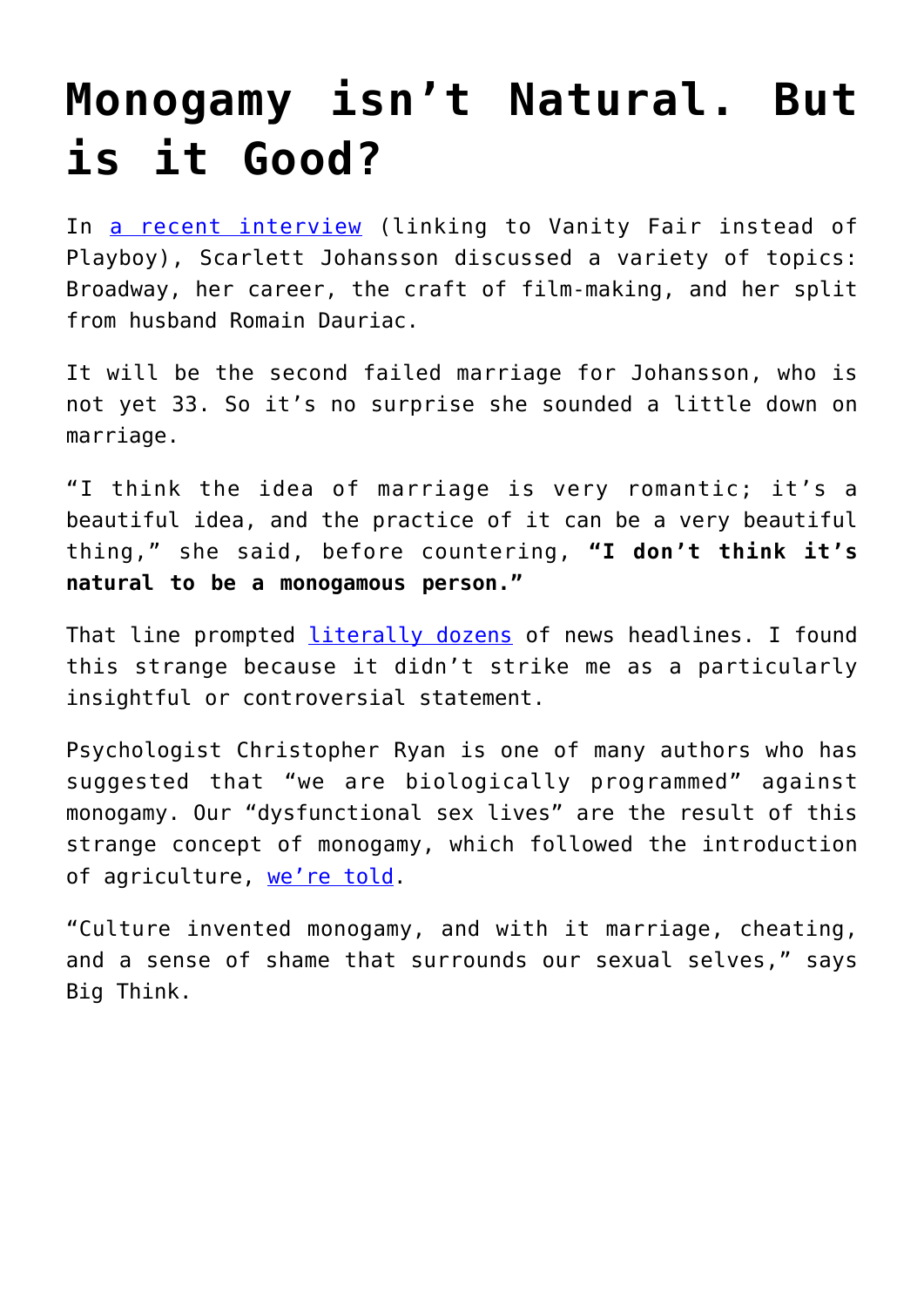Many who accept the idea that monogamy is *unnatural* assume that this means it is bad or undesirable. But is this really the case? This largely depends on one's view of nature, I suppose.

Those in the Rousseau camp tend to believe that man in his natural state is primarily good, free from the corruption that accompanies civilization. Hobbesians, on the other hand, tend to believe that the state of nature is characterized by social antagonism, and hence life in this state is "poor, nasty, brutish and short."

Who's right?

For my own part, I tend to agree with Johansson and Ryan that there is nothing natural about monogamy. Primates, particularly males, seem biologically predisposed toward multiple partners, evidence suggests. Sexual impulses aside, marriage requires a great deal of self-sacrifice, something that hardly comes natural to human beings.

All of the talk on human nature brought to mind the film *[The African Queen](http://amzn.to/2mDE3GA)*. Humphrey Bogart, playing the gin-swilling boat captain Charlie Allnut, is bothered by the fact that Ms. Sayers (Katherine Hepburn), whom he has come to respect,